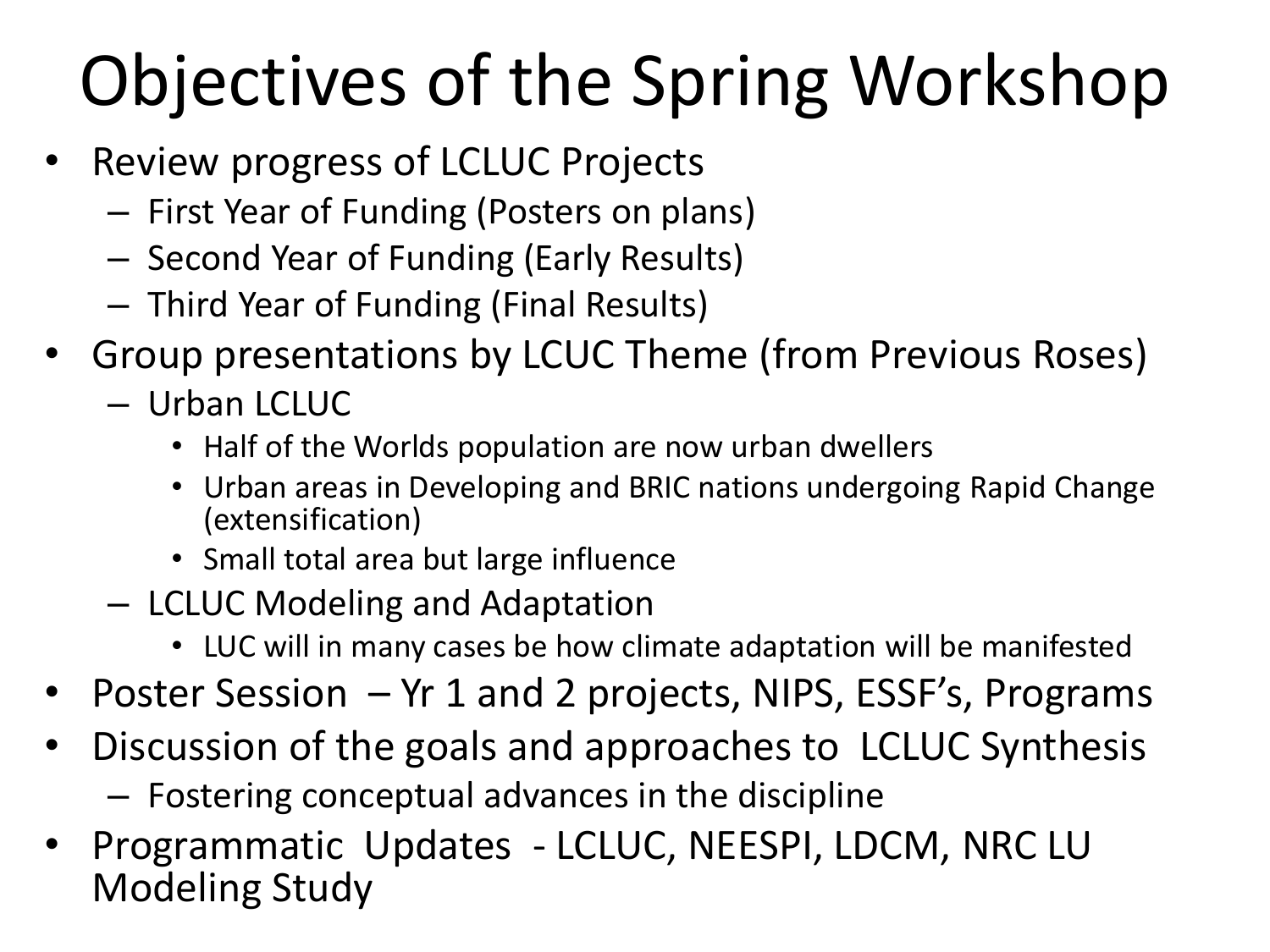## **Agenda Day 1. April 3rd**

**Day 1. April 3rd Session 1. Introduction Session Session 2. Science of Urban Land Use Change (Continued)**

**Session 3. Poster Session (w. rapid presentations) and Reception (5.30 – 7.30pm)**

**Day 2. April 4th Session 4. LCLUC Modeling and Adaptation to Climate Change Session 5. Presentation of Project Final Results** *12.10 – 2.00 Lunch and Poster Review*

**Session 5 Cont'd. Presentation of Project Final Results and Invited Review Papers**

**Day 3. April 5th Session 6. LCLUC Case Study Synthesis Initiatives Wrap Up Session (End 12.15)**